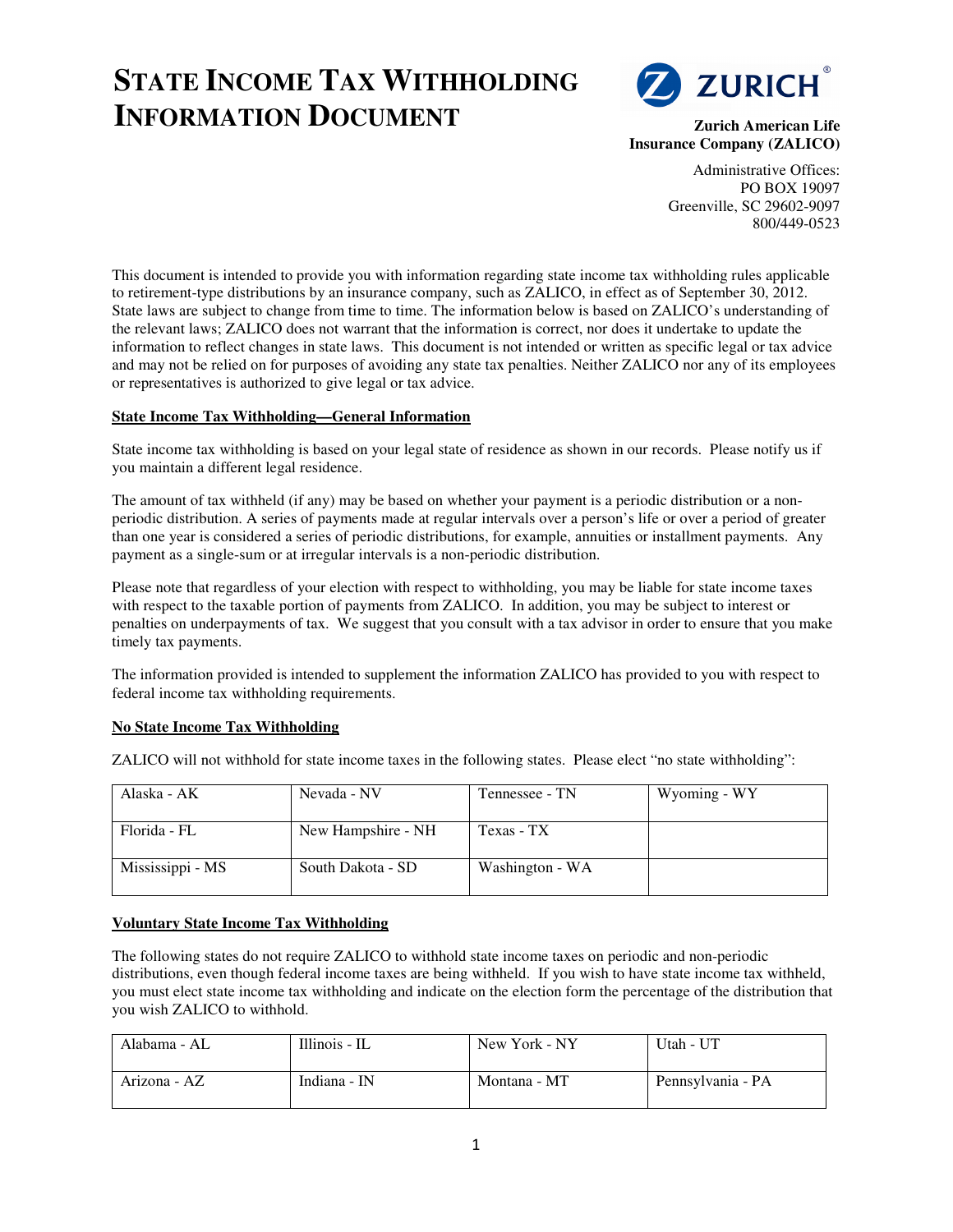| Colorado - CO    | Kentucky - KY  | New Jersey - NJ  | Rhode Island - RI   |
|------------------|----------------|------------------|---------------------|
| Connecticut - CT | Louisiana - LA | New Mexico-NM    | South Carolina - SC |
| Hawaii - HI      | Minnesota - MN | North Dakota -ND | West Virginia - WV  |
| Idaho - ID       | Missouri - MO  | Ohio - OH        | Wisconsin - WI      |

## **Required State Income Tax Withholding—Elections Permitted In Certain Circumstances**:

The following states generally require ZALICO to withhold state income tax on certain distributions, but permit certain state income tax withholding elections to be made in writing by you. Your distribution form allows you to make this election "in writing." The requirements and available withholding elections are described below.

|              | <b>State Tax W/H</b>       |                                     |                                    |
|--------------|----------------------------|-------------------------------------|------------------------------------|
| <b>State</b> | <b>Calculation</b>         | <b>Non-Periodic Distributions</b>   | <b>Periodic Distributions</b>      |
| Arkansas     | 5% of Taxable Amount       | IRA: State income tax will be       | IRA/403(b)/Nonqualified:           |
| AR           | Distributed as an eligible | withheld, except you may elect      | State income tax will be withheld, |
|              | rollover distribution.     | out of withholding.                 | except you may elect out of        |
|              |                            | $403(b)$ : If an eligible rollover  | withholding.                       |
|              | 3% of Other Non-           | distribution, you may not elect out |                                    |
|              | Periodic Taxable           | of withholding. If not an eligible  |                                    |
|              | Amount Distributed.        | rollover distribution, you may      |                                    |
|              |                            | elect out of withholding.           |                                    |
|              | For Periodic               | Nonqualified: State income tax      |                                    |
|              | Distributions, please      | will be withheld, except you may    |                                    |
|              | provide ZALICO with a      | elect out of withholding.           |                                    |
|              | state income tax           |                                     |                                    |
|              | withholding percentage,    |                                     |                                    |
|              | otherwise ZALICO will      |                                     |                                    |
|              | use the $[3\%]$ non-       |                                     |                                    |
|              | periodic percentage,       |                                     |                                    |
|              | unless you elect out of    |                                     |                                    |
|              | withholding.               |                                     |                                    |
| California - | For Non-Periodic and       | IRA/403(b)/Nonqualified:            | IRA/403(b)/Nonqualified:           |
| CA           | Periodic Distributions,    | State income tax will be withheld,  | State income tax will be withheld, |
|              | please provide ZALICO      | except you may elect out of         | except you may elect out of        |
|              | with a state income tax    | withholding.                        | withholding.                       |
|              | withholding percentage,    |                                     |                                    |
|              | otherwise ZALICO will      |                                     |                                    |
|              | withhold 10% of Federal    |                                     |                                    |
|              | Tax Withholding            |                                     |                                    |
|              | Applicable, unless you     |                                     |                                    |
|              | elect out of withholding.  |                                     |                                    |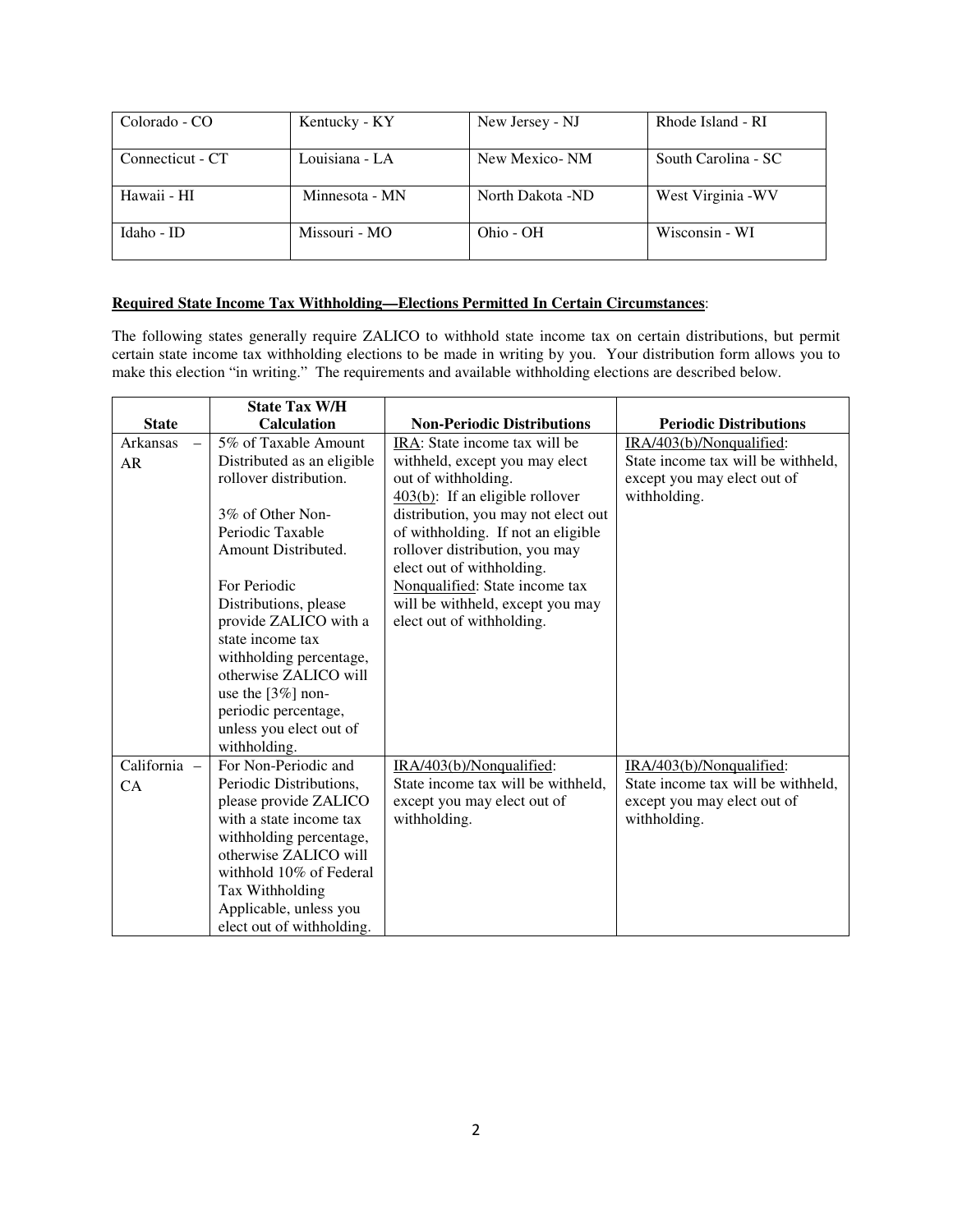|                     | <b>State Tax W/H</b>                              |                                                            |                                    |
|---------------------|---------------------------------------------------|------------------------------------------------------------|------------------------------------|
| <b>State</b>        | <b>Calculation</b>                                | <b>Non-Periodic Distributions</b>                          | <b>Periodic Distributions</b>      |
| Delaware            | 5% of Taxable Amount                              | IRA: Voluntary withholding                                 | IRA/403(b)/Nonqualified:           |
| <b>DE</b>           | Distributed.                                      | (minimum $5\%$ ).                                          | Voluntary withholding (minimum     |
|                     |                                                   | $403(b)$ : If an eligible rollover                         | 5%).                               |
|                     | For Non-Periodic and                              | distribution, you may not elect out                        |                                    |
|                     | Periodic Distributions,                           | of withholding. If not an eligible                         |                                    |
|                     | other than eligible                               | rollover distribution, voluntary                           |                                    |
|                     | rollover distributions,                           | withholding (minimum $5\%$ ).                              |                                    |
|                     | ZALICO will not                                   | Nonqualified: Voluntary                                    |                                    |
|                     | withhold any amounts                              | withholding (minimum $5\%$ ).                              |                                    |
|                     | unless you elect state<br>income tax withholding, |                                                            |                                    |
|                     | in which case please                              |                                                            |                                    |
|                     | provide ZALICO with a                             |                                                            |                                    |
|                     | state income tax                                  |                                                            |                                    |
|                     | withholding percentage                            |                                                            |                                    |
|                     | of at least 5%.                                   |                                                            |                                    |
| of<br>District      | 8.95% of Taxable                                  | IRA/403(b): State income tax                               | IRA/403(b)/Nonqualified:           |
| Columbia -          | Amount of a Lump Sum                              | withholding is required for a                              | Voluntary withholding.             |
| DC                  | Distribution.                                     | lump-sum distribution of the                               |                                    |
|                     |                                                   | entire balance.                                            |                                    |
|                     | For other Non-Periodic                            |                                                            |                                    |
|                     | and Periodic                                      | IRA/403(b)/Nonqualified:                                   |                                    |
|                     | Distributions, ZALICO                             | Voluntary withholding for non-                             |                                    |
|                     | will not withhold any                             | periodic distributions not<br>described immediately above. |                                    |
|                     | amounts unless you elect<br>state income tax      |                                                            |                                    |
|                     | withholding, in which                             |                                                            |                                    |
|                     | case please provide                               |                                                            |                                    |
|                     | ZALICO with a state                               |                                                            |                                    |
|                     | income tax withholding                            |                                                            |                                    |
|                     | percentage.                                       |                                                            |                                    |
| Georgia<br>$\equiv$ | $1\%$ to 6\% of                                   | IRA/403(b)/Nonqualified:                                   | IRA/403(b)/Nonqualified:           |
| GA                  | Taxable Amount                                    | Voluntary withholding,.                                    | State income tax will be withheld, |
|                     | Distributed Applicable to                         |                                                            | except you may elect out of        |
|                     | Non-Periodic and                                  |                                                            | withholding.                       |
|                     | Periodic Distributions.                           |                                                            |                                    |
|                     | For Periodic                                      |                                                            |                                    |
|                     | Distributions, please                             |                                                            |                                    |
|                     | provide ZALICO with a                             |                                                            |                                    |
|                     | state income tax                                  |                                                            |                                    |
|                     | withholding percentage,                           |                                                            |                                    |
|                     | otherwise ZALICO will                             |                                                            |                                    |
|                     | withhold 6% of                                    |                                                            |                                    |
|                     | <b>Taxable Amount</b>                             |                                                            |                                    |
|                     | Distributed, unless you                           |                                                            |                                    |
|                     | elect out of withholding.                         |                                                            |                                    |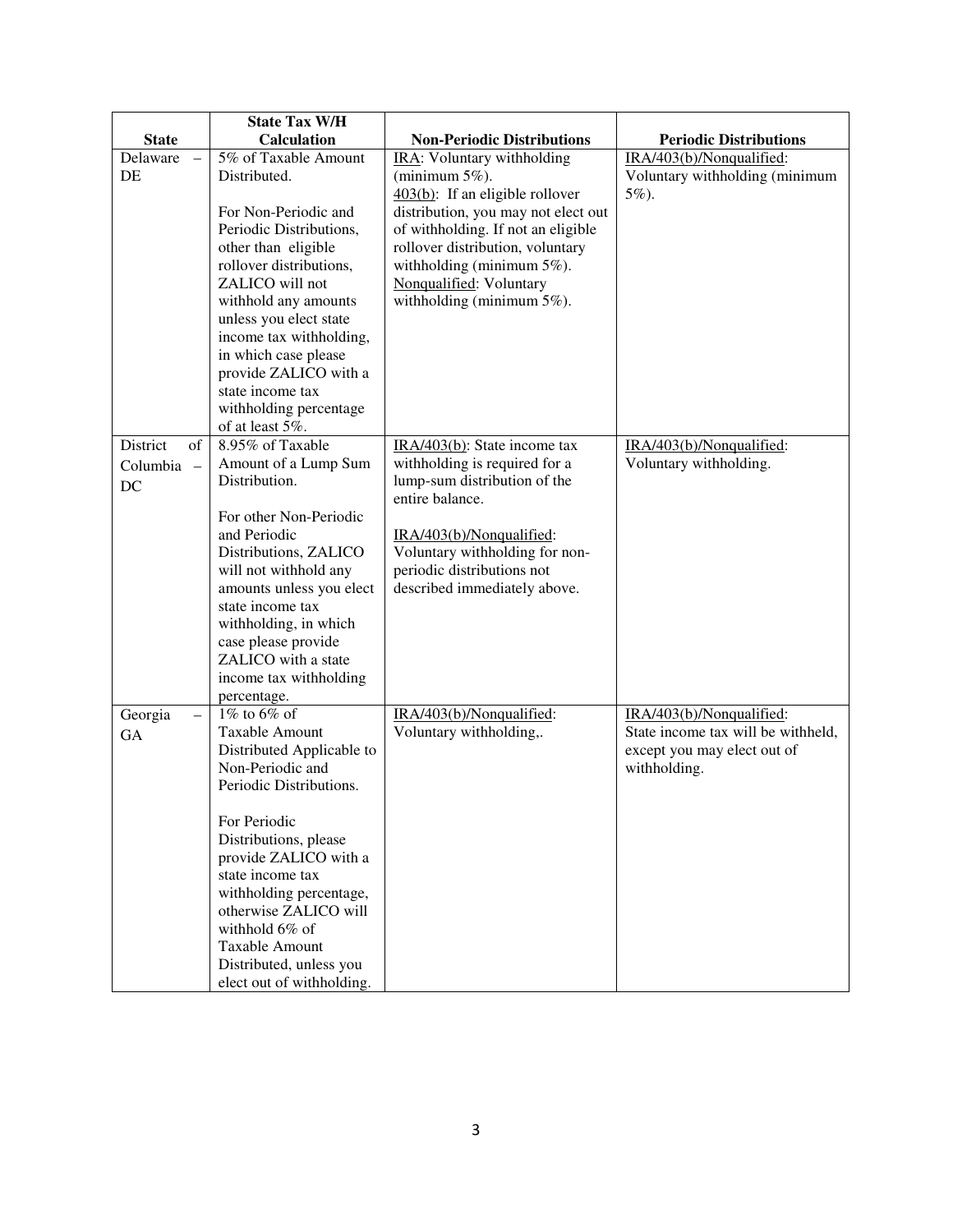|                                      | <b>State Tax W/H</b>                            |                                                                           |                                    |
|--------------------------------------|-------------------------------------------------|---------------------------------------------------------------------------|------------------------------------|
| <b>State</b>                         | <b>Calculation</b>                              | <b>Non-Periodic Distributions</b>                                         | <b>Periodic Distributions</b>      |
| Kansas – KS                          | 5% of Taxable Amount                            | IRA: Voluntary withholding.                                               | IRA/403(b)/Nonqualified:           |
|                                      | Distributed as an eligible                      | $\frac{403(b)}{b}$ : If an eligible rollover                              | Voluntary withholding.             |
|                                      | rollover distribution.                          | distribution, you may not elect out                                       |                                    |
|                                      |                                                 | of withholding. If not an eligible                                        |                                    |
|                                      | For Non-Periodic and<br>Periodic Distributions, | rollover distribution, voluntary<br>withholding.                          |                                    |
|                                      | other than eligible                             | Nonqualified: Voluntary                                                   |                                    |
|                                      | rollover distributions,                         | withholding.                                                              |                                    |
|                                      | ZALICO will not                                 |                                                                           |                                    |
|                                      | withhold any amounts                            |                                                                           |                                    |
|                                      | unless you elect state                          |                                                                           |                                    |
|                                      | income tax withholding,                         |                                                                           |                                    |
|                                      | in which case please                            |                                                                           |                                    |
|                                      | provide ZALICO with a                           |                                                                           |                                    |
|                                      | state income tax                                |                                                                           |                                    |
|                                      | withholding percentage.                         |                                                                           |                                    |
| Maryland<br>$\overline{\phantom{a}}$ | 7.75% of Taxable                                | IRA: Voluntary withholding.                                               | IRA/403(b)/Nonqualified:           |
| MD                                   | Amount Distributed as                           | $\frac{403(b)}{b}$ : If an eligible rollover                              | Voluntary withholding.             |
|                                      | an eligible rollover<br>distribution.           | distribution, you may not elect out<br>of withholding. If not an eligible |                                    |
|                                      |                                                 | rollover distribution, voluntary                                          |                                    |
|                                      | For Non-Periodic and                            | withholding.                                                              |                                    |
|                                      | Periodic Distributions,                         | Nonqualified: Voluntary                                                   |                                    |
|                                      | other than eligible                             | withholding.                                                              |                                    |
|                                      | rollover distributions,                         |                                                                           |                                    |
|                                      | ZALICO will not                                 |                                                                           |                                    |
|                                      | withhold any amounts                            |                                                                           |                                    |
|                                      | unless you elect state                          |                                                                           |                                    |
|                                      | income tax withholding,                         |                                                                           |                                    |
|                                      | in which case please                            |                                                                           |                                    |
|                                      | provide ZALICO with a                           |                                                                           |                                    |
|                                      | state income tax<br>withholding percentage.     |                                                                           |                                    |
| North                                | 4% of Taxable Amount                            | IRA: State income tax will be                                             | IRA/403(b)/Nonqualified:           |
| Carolina<br>$\equiv$                 | Distributed as a Non-                           | withheld, except you may elect                                            | State income tax will be withheld, |
| NC                                   | Periodic Distribution.                          | out of withholding.                                                       | except you may elect out of        |
|                                      |                                                 | $403(b)$ : If an eligible rollover                                        | withholding.                       |
|                                      | For Periodic                                    | distribution, you may not elect out                                       |                                    |
|                                      | Distributions, please                           | of withholding. If not an eligible                                        | If you elect not to have federal   |
|                                      | provide ZALICO with a                           | rollover distribution, you may                                            | income taxes withheld, state       |
|                                      | state income tax                                | elect out of withholding.                                                 | income tax will be withheld        |
|                                      | withholding percentage,                         | Nonqualified: State income tax                                            | unless you elect out of state      |
|                                      | otherwise ZALICO will                           | will be withheld, except you may                                          | income tax withholding.            |
|                                      | withhold 4% of Taxable                          | elect out of withholding.                                                 |                                    |
|                                      | Amount Distributed,<br>unless you elect out of  | If you elect not to have federal                                          |                                    |
|                                      | withholding.                                    | income taxes withheld, state                                              |                                    |
|                                      |                                                 | income tax will be withheld                                               |                                    |
|                                      |                                                 | unless you elect out of state                                             |                                    |
|                                      |                                                 | income tax withholding.                                                   |                                    |
|                                      |                                                 |                                                                           |                                    |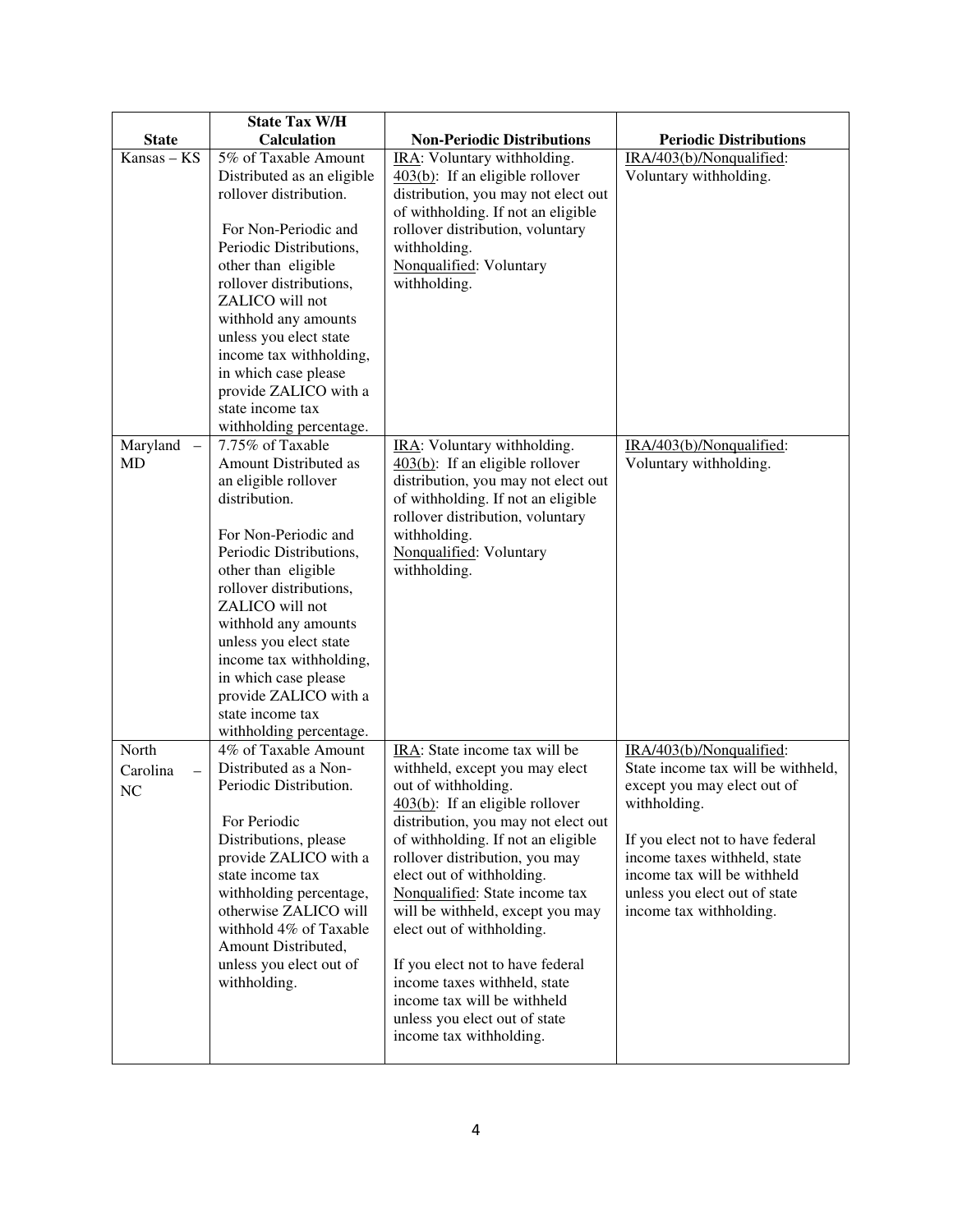|                                                 | <b>State Tax W/H</b>                                                                                                                                                                                                                                                                                          |                                                                                                                                                                                                                                                                                                                                                                                                                                                                                                                                                                                                                                                                                                                                                                                    |                                                                                                                                                                                                                                                                                                                                                                                                                                                   |
|-------------------------------------------------|---------------------------------------------------------------------------------------------------------------------------------------------------------------------------------------------------------------------------------------------------------------------------------------------------------------|------------------------------------------------------------------------------------------------------------------------------------------------------------------------------------------------------------------------------------------------------------------------------------------------------------------------------------------------------------------------------------------------------------------------------------------------------------------------------------------------------------------------------------------------------------------------------------------------------------------------------------------------------------------------------------------------------------------------------------------------------------------------------------|---------------------------------------------------------------------------------------------------------------------------------------------------------------------------------------------------------------------------------------------------------------------------------------------------------------------------------------------------------------------------------------------------------------------------------------------------|
| <b>State</b>                                    | <b>Calculation</b>                                                                                                                                                                                                                                                                                            | <b>Non-Periodic Distributions</b>                                                                                                                                                                                                                                                                                                                                                                                                                                                                                                                                                                                                                                                                                                                                                  | <b>Periodic Distributions</b>                                                                                                                                                                                                                                                                                                                                                                                                                     |
| Oklahoma -<br>OK                                | 5% of Taxable Amount<br>Distributed as a Non-<br>Periodic Distribution.<br>For Periodic                                                                                                                                                                                                                       | IRA/403(b)/Nonqualified:<br>State income tax withholding is<br>required whenever federal income<br>tax is withheld, except you may<br>elect out of state income tax                                                                                                                                                                                                                                                                                                                                                                                                                                                                                                                                                                                                                | IRA/403(b)/Nonqualified:<br>State income tax withholding is<br>required whenever federal income<br>tax is withheld, except you may<br>elect out of state income tax                                                                                                                                                                                                                                                                               |
|                                                 | Distributions, please<br>provide ZALICO with a<br>state income tax<br>withholding percentage,<br>otherwise ZALICO will<br>withhold 5% of Taxable<br>Amount Distributed,<br>unless you elect out of<br>withholding.                                                                                            | withholding.<br>If you elect not to have federal<br>income taxes withheld, state<br>income tax also will not be<br>withheld unless you elect state<br>income tax withholding, in which<br>case please provide ZALICO with<br>a state income tax withholding<br>percentage.                                                                                                                                                                                                                                                                                                                                                                                                                                                                                                         | withholding.<br>If you elect not to have federal<br>income taxes withheld, state<br>income tax also will not be<br>withheld unless you elect state<br>income tax withholding, in which<br>case please provide ZALICO with<br>a state income tax withholding<br>percentage.                                                                                                                                                                        |
| Oregon<br>$\overline{\phantom{0}}$<br><b>OR</b> | 9% of Taxable Amount<br>Distributed as a Non-<br>Periodic Distribution.<br>For Periodic<br>Distributions, please<br>provide ZALICO with a<br>state income tax<br>withholding percentage,<br>otherwise ZALICO will<br>withhold 9% of Taxable<br>Amount Distributed,<br>unless you elect out of<br>withholding. | IRA: State income tax<br>withholding is required whenever<br>federal income tax is withheld,<br>except you may elect out of state<br>income tax withholding.<br>403(b): If an eligible rollover<br>distribution, you may not elect out<br>of withholding. If not an eligible<br>rollover distribution, you may<br>elect out of withholding.<br>Nonqualified: State income tax<br>withholding is required whenever<br>federal income tax is withheld,<br>except you may elect out of state<br>income tax withholding.<br>If you elect not to have federal<br>income taxes withheld, state<br>income tax also will not be<br>withheld unless you elect state<br>income tax withholding, in which<br>case please provide ZALICO with<br>a state income tax withholding<br>percentage. | IRA/403(b)/Nonqualified:<br>State income tax withholding is<br>required whenever federal income<br>tax is withheld, except you may<br>elect out of state income tax<br>withholding.<br>If you elect not to have federal<br>income taxes withheld, state<br>income tax also will not be<br>withheld unless you elect state<br>income tax withholding, in which<br>case please provide ZALICO with<br>a state income tax withholding<br>percentage. |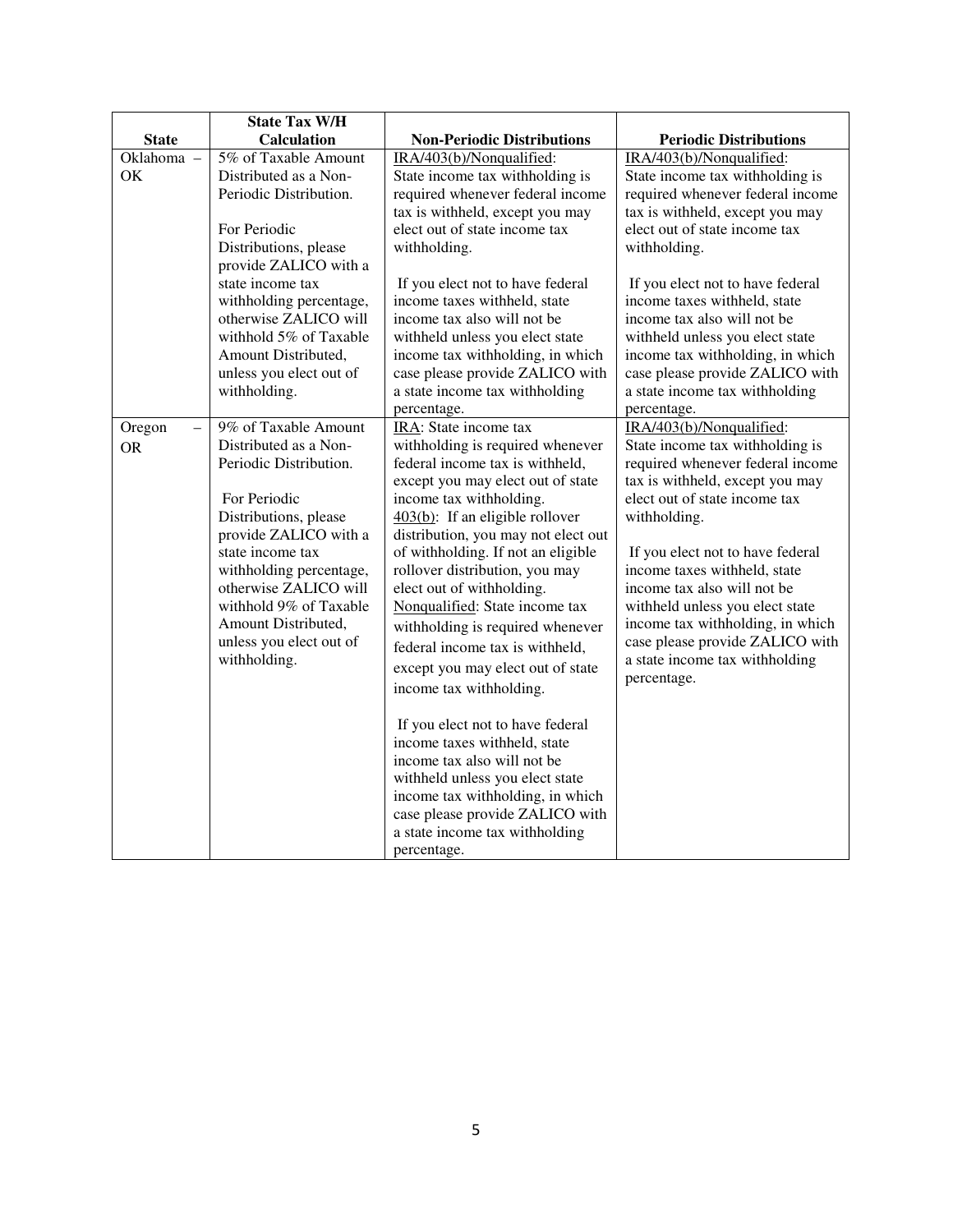|              | <b>State Tax W/H</b>     |                                              |                                    |
|--------------|--------------------------|----------------------------------------------|------------------------------------|
| <b>State</b> | <b>Calculation</b>       | <b>Non-Periodic Distributions</b>            | <b>Periodic Distributions</b>      |
| Vermont      | 27% of Federal Tax       | IRA: State income tax will be                | $IRA/403(b)/N$ onqualified:        |
|              | Amount Withheld from a   | withheld, except you may elect               | State income tax will be withheld. |
|              | Non-Periodic             | out of withholding.                          | except you may elect out of        |
|              | Distribution.            | $\frac{403(b)}{b}$ : If an eligible rollover | withholding.                       |
|              |                          | distribution, you may not elect out          |                                    |
|              | For Periodic             | of withholding. If not an eligible           |                                    |
|              | Distributions, please    | rollover distribution, you may               |                                    |
|              | provide ZALICO with a    | elect out of withholding.                    |                                    |
|              | state income tax         | Nonqualified: State income tax               |                                    |
|              | with holding percentage, | will be withheld, except you may             |                                    |
|              | otherwise ZALICO will    | elect out of withholding.                    |                                    |
|              | withhold 27% of Federal  |                                              |                                    |
|              | Tax Amount Withheld,     |                                              |                                    |
|              | unless you elect out of  |                                              |                                    |
|              | withholding.             |                                              |                                    |
|              |                          |                                              |                                    |
|              |                          |                                              |                                    |

## **Mandatory State Income Tax Withholding When Federal Income Tax is Withheld**

The following states require ZALICO to withhold state income taxes from distributions when federal income tax is withheld from a distribution and permit you to elect to withhold state income taxes even if you elect to have federal income taxes not withheld. Included in the table are the amounts generally withheld for state income taxes.